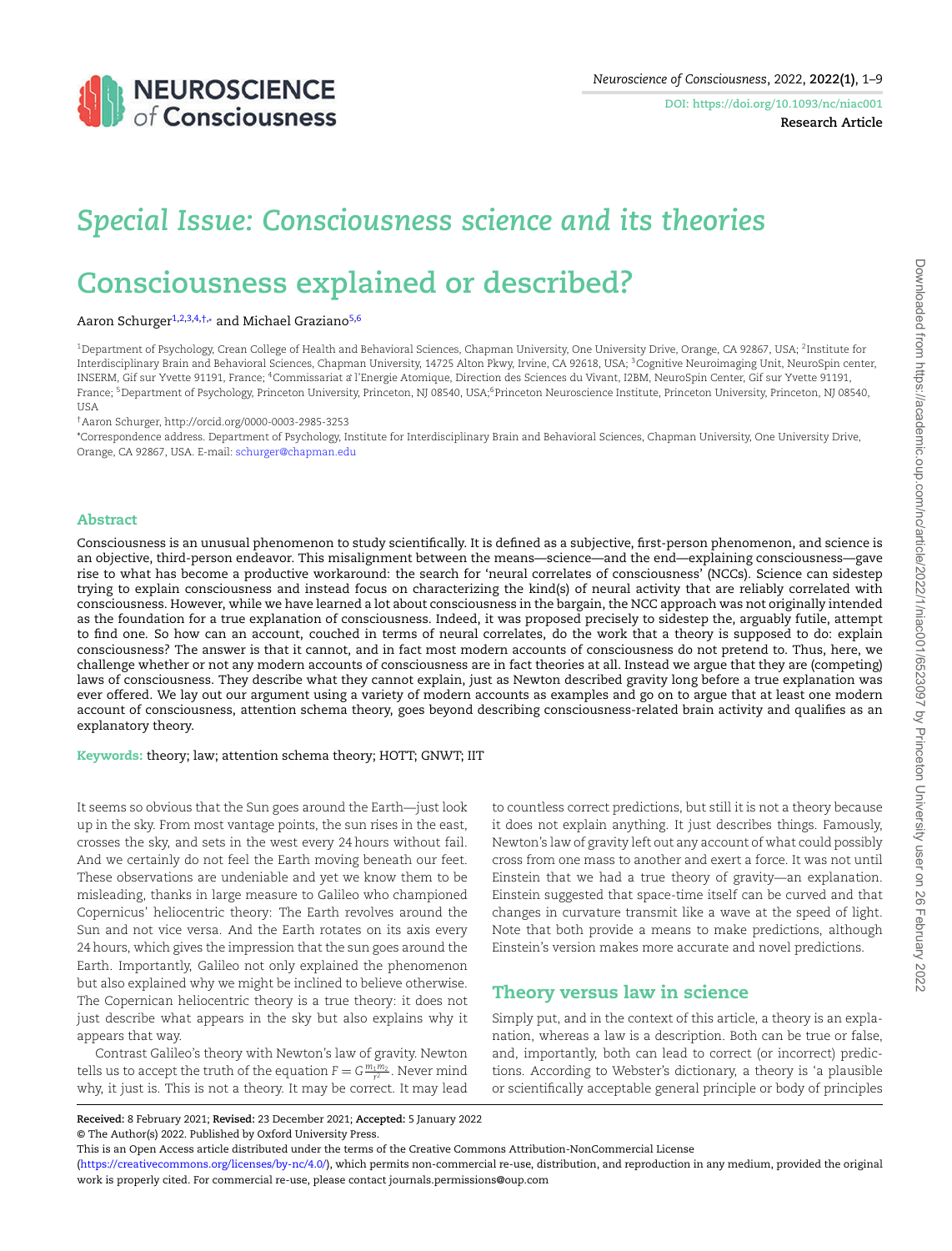offered to *explain* phenomena' (emphasis added; every source that we could find includes the notion of explanation). A law, by contrast, is 'a statement of an order or relation of phenomena that, so far as is known, is invariable under the given conditions'. A law describes the way things work without giving an explanation. Both laws and theories can lead to correct predictions, but a true theory goes further. It offers an explanation. These will be our working definitions of theory and law in the context of this article. There is a large body of work in the philosophy of science and philosophy of mind on the difference between a theory and a law and what constitutes an explanation([Boyd and Bogen 2021;](#page-7-0) [Woodward](#page-8-0) [and Ross 2021\)](#page-8-0). Our goal here is not to enter into that longstanding debate but rather to start with the definitions offered above, couched in terms of explanation and description and work from there.

Is this just semantics? Well, no, not any more than the distinction between a description and an explanation is merely semantic. We could potentially come up with a perfectly accurate description of what goes on in the brain that 'gives rise to' consciousness without having any clue as to why. That is the gist of Levine's explanatory gap([Levine 1983\)](#page-7-1). The idea of the explanatory gap is that, while it is possible to come up with laws of consciousness, a true scientific theory of consciousness is not possible [\(Goff 2019](#page-7-2)) (assuming you identify 'consciousness' with qualia or subjective experience). Here, we take up the argument that most modern theories of consciousness, even the most prominent ones, are not theories at all but rather are (proposed) laws. Some of them can feasibly be tested and could end up being right or wrong, but, ultimately, they are not theories because they only describe a relation but do not offer an explanation.

We conclude with a discussion of a relative newcomer on the theoretical landscape, attention schema theory (AST) [\(Graziano](#page-7-3) [and Kastner 2011\)](#page-7-3). We argue that AST is in fact a theory because it tries to explain something, even if that something is not qualia *per se* but rather the perception (or belief) that we have qualia in the first place as something above and beyond neural information combined with selective attention. AST might end up being supported or refuted by evidence—it could be right or wrong but it meets the criteria for being a theory. AST gets away with being a theory because it does not treat consciousness as something inherently mysterious, ineffable, irreducible, or unexplainable using a reductionist or mechanistic framework([Levine 1983;](#page-7-1) [Chalmers 1996;](#page-7-4) [Searle 1997](#page-7-5); [Tononi](#page-7-6) *et al.* 2016; [Koch 2018](#page-7-7)). AST's explanatory power may in part be owing to the way it approaches the problem of consciousness—by offering to explain why we believe in consciousness rather than explaining consciousness *per se*—and many people find this unsatisfactory. As a consequence, some might claim that AST does not explain 'consciousness' at all—maybe it explains our beliefs about consciousness, or our introspective certainty that we have it [\(Frankish 2016\)](#page-7-8) but not 'consciousness' itself—*and they would be correct*, if by 'consciousness' they mean qualia. This observation exposes a somewhat neglected front in the debate about the nature of consciousness: *What is it that we are trying to explain? What is it that we should be trying to explain? What is the minimal set of facts that we need to account for in order for our explanation to be complete?*

### **Three theories of consciousness that are really proposed laws**

There are many competing accounts of consciousness that claim to be theories. They have been cataloged, compared, and contrasted elsewhere([Doerig](#page-7-9) *et al.* 2020). Many scholars, like Chalmers([Chalmers 1996\)](#page-7-4), have argued that no scientific theory can truly explain consciousness. This is what Leibniz tried to convey in his analogy of the mill([Monadology 1714](#page-7-10); see Discussion). It means that when we try to explain consciousness, we arrive at a chasm where we say 'and then consciousness happens' in order to magically jump over the explanatory gap. Virtually all accounts of consciousness have this in common. They walk you to the edge (from different angles) and then somehow you find yourself on the other side, without understanding how you got there. They do not solve the hard problem, but, in all fairness, most do not claim to either. Let us consider three popular neuroscientific accounts of consciousness as examples: global neuronal workspace theory (GNWT), integrated information theory (IIT), and higher-order thought theory (HOTT).

According to GNWT [\(Mashour](#page-7-11) *et al.* 2020), neural information becomes conscious when the neural activity carrying that information gains access, in a winner-take-all fashion, to the global neuronal workspace. The global workspace is a widely distributed network of long-range connections originating in parietal and prefrontal cortices. When neural information enters, or takes command of, the global workspace, then that information can be *broadcast* widely throughout the brain, allowing for that information to be globally accessible to multiple specialized centers in the brain involved in attention, valuation, memory, perception, motor output, and so on. One key feature of GNWT is that the global workspace can only entertain one interpretation of the sensory/perceptual data at a time such that when the global workspace settles on a given interpretation, then other competing interpretations are temporarily blocked out of conscious experience. Therefore, the workspace, and, by extension, consciousness, is a kind of bottleneck from the point of view of information processing. This aspect of the theory has been used to explain phenomena like the attentional blink [\(Sergent](#page-7-12) *et al.* 2005) and bi-stable perceptual phenomena like the Necker cube or face-vase illusion.

One might argue, based on the above, that GNWT *does* explain something—it explains why there is a lapse in sensory information processing during the attentional blink, and why the observer can only entertain one interpretation of the Necker cube at a time. But that would be a red herring, vis-à-vis the phenomenon that the theory was supposed to explain—subjective experience. The attentional blink is an information processing phenomenon that happens to have an effect on conscious visual perception, and GNWT does a good job of explaining the attentional blink. But explaining the attentional blink is not equivalent to explaining consciousness. The attentional blink is useful as a paradigm case ([Doerig](#page-7-9) *et al.* 2020) for observing and describing what happens differently in the brain when an otherwise visible visual stimulus is not consciously perceived (compared to when it is). But explaining the attentional blink does not entail explaining *why* global broadcasting of information, via the global workspace, should give rise to or be accompanied by qualia. Note that blinking your eyes also has a profound effect on conscious visual perception, but no one would assert that an explanation of eye blinking should also constitute an explanation of visual consciousness. Note also that lawful relations, like Newton's law of gravity, can make accurate and useful predictions that can be tested, and this is true of accounts of consciousness like GNWT. A theory goes farther—it explains why.

One way to think about how to effectively test a theory is by considering the selectivity of the test [\(Merikle](#page-7-13) *et al.* 2001). Finding a selective test applicable to consciousness is difficult. One could reasonably argue that *there exists no phenomenon that selectively abolishes consciousness and has no impact on anything else*. Well, what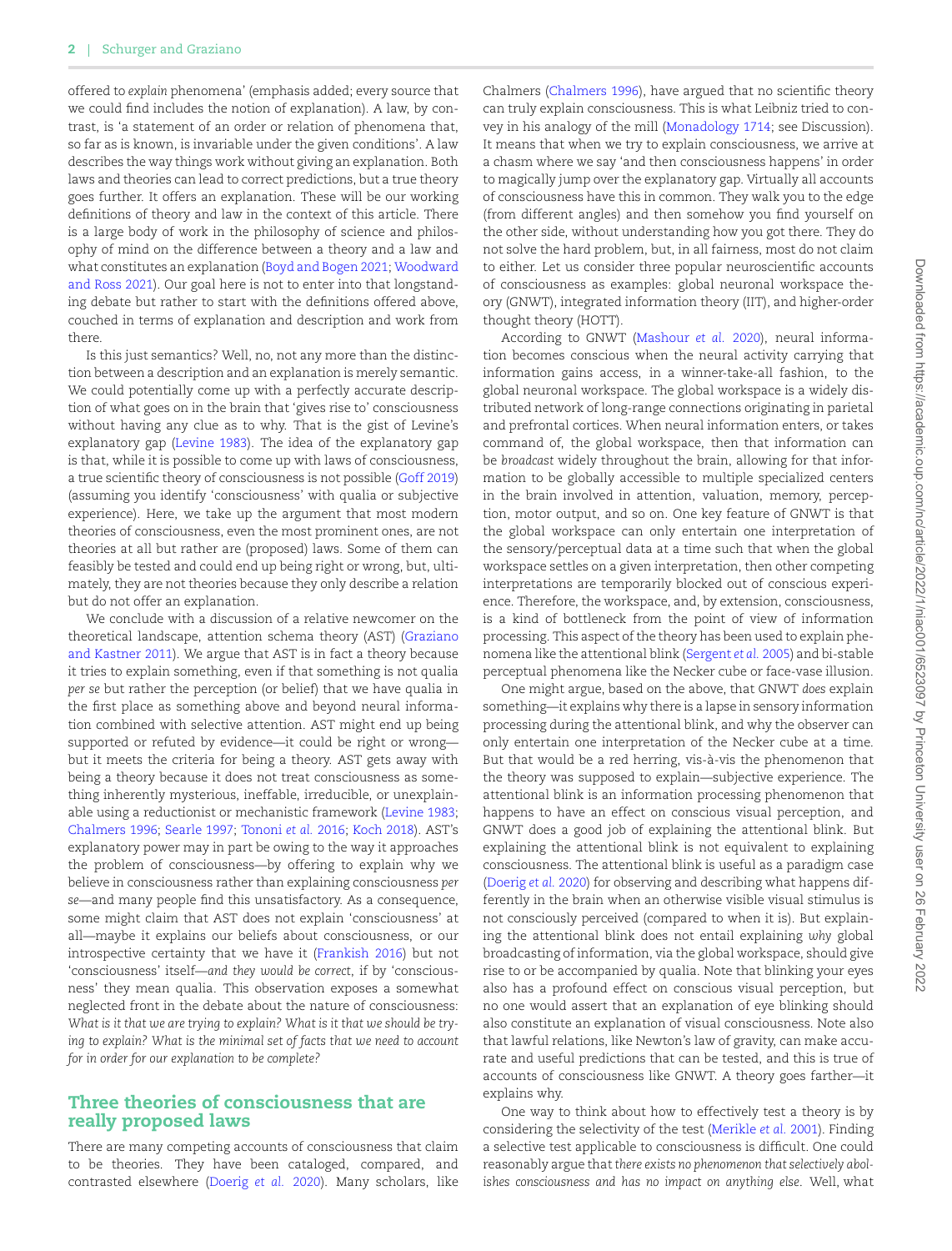about blindsight([Stoerig and Cowey 1997;](#page-7-14) [Cowey 2004\)](#page-7-15), you ask? Not even close. Guessing ability in blindsight is severely limited compared to normal conscious vision. A hemianopic patient with blindsight might be able to correctly guess the orientation of a bar significantly more often than chance [\(Schurger](#page-7-16) *et al.* 2006) but then not be able to discriminate between a square and a rectangle([Stoerig and Cowey 1997;](#page-7-14) [Cowey 2004\)](#page-7-15) and be utterly unable to identify the category of visual objects (like 'tree', 'car', 'house', and 'cow'). And, in the case of Type I blindsight [\(Cowey](#page-7-15) [2004\)](#page-7-15), if you do not cue the patient to produce a guess, then the patient may not respond at all. But even if there were a manipulation that selectively abolished e.g. conscious visual perception and nothing else, it could only serve to make the description, or lawful relation, more precise. A mechanistic explanation of that manipulation, no matter how precise, would still not constitute an explanation of subjective experience. In the case of GNWT, the step from 'entry into the global workspace' to 'qualia' is a leap of faith.

As another example, consider IIT([Balduzzi and Tononi 2008\)](#page-7-17). According to IIT, consciousness *is* integrated information. To the extent that information is at once integrated and differentiated, that information is conscious. Integration and differentiation are considered to be axiomatic properties of consciousness, asserted without proof or empirical evidence other than an appeal to introspection (which is taken to provide ground truths). As with Newton's law of gravity, IIT can be expressed in the form of an equation by which the degree of information integration can be computed and assigned a value called *ϕ* (phi). A system with zero *ϕ* is not conscious, and systems with nonzero *ϕ* are conscious to varying degrees, with the value of  $\phi$  expressing the degree to which the system is conscious. If  $\phi$  is taken at face value, then according to IIT, some very simple systems that *prima facie* are not conscious are in fact highly conscious because they have a rather high value of *ϕ* [\(Aaronson 2014;](#page-7-18) [Horgan 2015\)](#page-7-19). This is not a problem for IIT, however, since the theory openly embraces pan-psychism—the idea that consciousness is a fundamental property of physical systems, much like inertia, and that everything in the universe, with nonzero *ϕ*, possesses it to some degree. Thus, rocks and trees and the solar system may have a degree of consciousness. Unlike with inertia, however, you cannot reach out and verify the presence of consciousness in e.g. a sea slug. You could compute  $\phi$  in the sea slug, but then you would have to accept the assertion that *ϕ* selectively indexes consciousness and not something else that happens to covary with consciousness in humans. Although (highly) impractical,  $\phi$  can in theory be computed for systems like brains but not without computing power that we can hardly envision, let alone realize.

IIT does not have parsimony on its side—it is a very complex theory, and the math behind computing  $\phi$  is orders of magnitude more complex than the math behind Newton's law of gravitation. In fact, an early exposition of IIT (before it was given that moniker) equated consciousness with complexity [\(Tononi and](#page-7-20) [Edelman 1998\)](#page-7-20). But we do not need to delve into that complexity in order to evaluate whether IIT explains or merely describes consciousness. The equation for *ϕ*, much like Newton's mathematical formulation of his law of gravity, describes a lawful relation, but IIT does not explain why that lawful relation holds. The step from *ϕ* to subjective experience is a leap of faith. IIT describes something that is alleged to covary with consciousness (the result of a mathematical equation and thus not identical to consciousness), but it does not explain why qualia are present when *ϕ >* 0 and absent otherwise.

IIT makes some predictions about how the complexity of brain activity should be a reliable signature of consciousness [\(Massimini](#page-7-21) *et al.* 2009) and this, in turn, has contributed to the development of a technique for inferring the presence or absence of consciousness in noncommunicating patients with disorders of consciousness([Casali](#page-7-22) *et al.* 2013). The same metric may also have prognostic value in predicting the probability of recovery of consciousness [\(Rosanova](#page-7-23) *et al.* 2012). Does not this speak in favor of IIT being a true explanatory theory? Not by any means, no. First of all, no reported case of brain damage, through injury or stroke, has ever selectively abolished only subjective experience, leaving all other brain functions intact. Any such case study would be famous beyond all reckoning, in every textbook, and known to all of us in the field (were it not for the fact that it would be impossible to diagnose $^1$  $^1$ ). Therefore, any brain function that is intimately related to, but not identical to, consciousness, like selective attention, working memory, or perception, could be used as a reliable signature of consciousness. IIT might be a superb account of perception, and not a theory of consciousness, and yet still lead to the development of a highly accurate consciousness meter because brain damage tends to affect both perception and subjective experience in roughly equal measure.

As long as there are other neuro-cognitive phenomena that are tightly coupled with consciousness, you have a problem when you rest your case on evidence of an accurate consciousness meter. Your consciousness meter might be detecting one of those other phenomena that are tightly coupled with consciousness and not consciousness itself. If you are going to rest your case on that kind of evidence, then you need disruptions that are highly selective, and brain injuries and strokes almost never are. So, we could completely sideline consciousness, from a theoretical standpoint, and still end up with a good consciousness meter. But the most important reason that inspiring a useful metric does not entail being an explanatory theory is simply that laws can also yield predictions, can be tested, and can lead to useful metrics without necessarily explaining the phenomena that they describe. Newton's law of gravitation declares that  $F = G \frac{m_1 m_2}{r^2}$  without explaining why and, yet, it makes perfectly good predictions about the gravitational force between two masses.

As one final example, consider HOTT [\(Rosenthal 2005\)](#page-7-24). According to HOTT, a brain state is conscious to the extent that one is representing oneself as being in that state. Therefore, conscious states are states about which one has formed a higherorder thought or higher-order representation. Originally HOTT was not a neuroscientific theory but later took on a neuroscientific dimension when theorists began suggesting that specific regions of the brain, namely the prefrontal cortex (PFC), were responsible for instantiating higher-order representations [\(Lau](#page-7-25) [and Rosenthal 2011](#page-7-25)). Forming higher-order representations might be intimately related to the faculty of metacognition, which is thought to depend on the PFC([Fleming](#page-7-26) *et al.* 2010). An important caveat here is that these two ideas, rather than being two facets of the same theory, are in fact more or less orthogonal. One says that HOTs are necessary and sufficient for consciousness,

<span id="page-2-0"></span>We have essentially described a philosophical zombie in this passage which is an oft-cited thought experiment that highlights why there is a hard problem in the first place. How would you diagnose such a syndrome? Any question asked of the patient and any input–output test you could conceive of would yield identical results. So, you would have to rely on some measure of brain activity that you had previously associated with conscious processing. Supposing that test came up negative for consciousness? Would you consider the patient to be the first living zombie, or would you question the validity of your measure of consciousness? There is no clear way to adjudicate.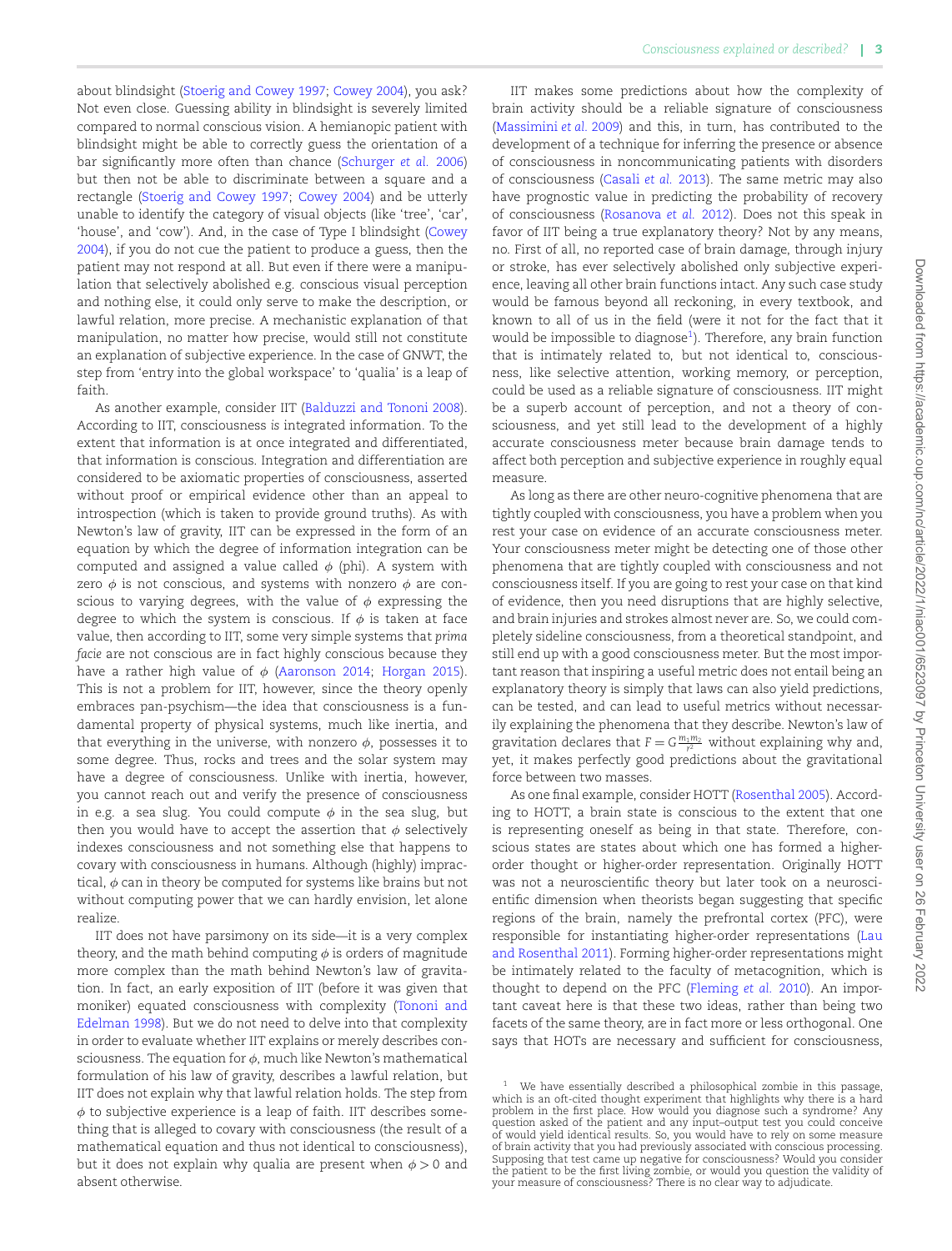and the other says that PFC is responsible for instantiating HOTs. One could be right while the other is wrong or vice versa, or both could be right, or both could be wrong. But whether we think of them together or separately, neither explains why HOTs (whether instantiated in PFC or elsewhere) should give rise to subjective experience. It may well turn out to be true that wherever there is a HOT there is a conscious state, and vice versa, but we are offered no explanation as to why that should be the case. HOTT is a description (perhaps accurate, perhaps not) of which kinds of states are conscious and which are not.

You might argue that theories of consciousness are not trying to explain consciousness *per se*, as in qualia or subjective experience, but rather are trying to account for the mechanics of consciousness in the brain. This would be the approach inherited from the 'neural correlates of consciousness' (NCC) research program [\(Crick and Koch 1998\)](#page-7-27). But then what would such an account be trying to explain? What would be the target phenomenon, if not subjective experience? All modern accounts of consciousness are of the form 'when conditions X, Y, and Z are met then consciousness happens, or is allowed to happen'. This is a description, not an explanation, because it does not address the questions of 'how' and 'why'. Why should it be that when Conditions X, Y, and Z are met, consciousness happens or emerges? This is the very question that the NCC program of research was aimed at skirting, and this was a wise workaround because it enabled empirical research to continue to flourish without getting hung up on a potentially unanswerable question. What was never acknowledged, however, was that, in doing so, we forego the possibility of building a true theory. Essentially, the NCC program of research says, forget about explaining consciousness for now. We may or may not ever be able to do that. But we can describe what goes on in the brain when consciousness is present versus absent. We do not have to explain how consciousness comes to be (i.e. a theory) in order to describe the neural correlates of consciousness (i.e. a law).

In all fairness to the accounts of consciousness discussed above, and to the many other accounts that we have not discussed, none claims to solve the hard problem of consciousness. By asserting that they do not, we are neither condemning nor even criticizing them. We are, however, asserting that they are not true theories of consciousness but rather ought to be thought of as (competing) laws of consciousness. They describe the kind of states or nature of brain activity that underlies consciousness without pretending to explain why.

One might counter that, in the case of some accounts of consciousness, such as IIT, the claim is of an identity relation—like 'water is H2O' or 'lightening is an electrical discharge'—and identities do not need to be explained. But this claim is problematic because, unlike other phenomena, we have no direct third-person empirical data about consciousness *per se*, whereas we do (or at least can) with other phenomena like water or lightening. These data are necessary in order to support the claim of an identity relation. Proponents of IIT would argue that we do, however, have direct *first-person* introspective access to properties of consciousness and that those properties can be used to establish the identity relation [\(Tononi](#page-7-6) *et al.* 2016). But do we have direct introspective access to the properties of consciousness?

It is easy to confuse 'access to consciousness' with 'access to the contents of consciousness'. One could argue that, in fact, what we really have direct introspective access to are *the contents of consciousness* and not consciousness *per se*. For example, when one declares one's own consciousness to be unified, another could counter by asserting that it is *the contents of consciousness*  $(i.e.$  neural information) that are judged to be unified.<sup>[2](#page-3-0)</sup> Normally, when we consciously perceive a perceptual object—a face, for example—we can immediately report on the properties of that information content, but we have no introspective access whatsoever as to how that information content came to be conscious which is the central question in the scientific study of consciousness. In fact, consciousness *per se* is arguably one phenomenon that we do not have direct introspective access to. Claiming that one has 'direct undeniable first-person introspective access to the properties of consciousness' thus entails a commitment to the assertion that perception (i.e. the formation of internal representations in the form of neural activity) is identical to consciousness. But if that were the case, then we would not need a science of consciousness in the first place.

### **Attention schema theory**

We argue here that at least one proposed theory of consciousness, AST, is indeed an explanatory theory and not an asserted law. It does not merely describe the conditions in which consciousness occurs but explains how those conditions result in (among other things) the objectively measurable phenomenon of people being absolutely certain that they have a conscious experience. Some might argue that comparing AST to other accounts of consciousness is vacuous and ultimately misleading because, in contrast to other accounts, AST is not trying to explain subjective experience *per se* but rather is trying to explain the belief in and beliefs about subjective experience—the explanandum is not the same. While true that the explanandum is indeed not the same, this fact does not grant a license to dismiss AST as irrelevant to consciousness because AST is not simply a theory of why people believe themselves to have qualia. That would be akin to claiming that Einstein's theory of gravity is simply a theory of why apples fall from trees to the ground. In fact, it is a theory of something called gravity, and that theory happens to explain, among other things, why apples fall from trees to the ground. Likewise, AST is a theory of something called consciousness that explains why, among other things, people believe themselves to have qualia. Consciousness, according to AST, is a special kind of percept that arises due to the workings of a hypothetical mechanism called an 'attention schema'. The attention schema helps to guide, stabilize, and control selective attention, and having an attention scheme can lead to an adamant belief in an ineffable something extra that we might call qualia. This necessarily implies a different sort of explanandum from the one we typically associate with the mystery of consciousness, but this is a feature of AST, not a bug. To see why, consider the following story:

Suppose that a community of ancient scholars debates a question. The explanandum that interests them: at the end of each day, the sun sets down somewhere in the distance to the west and its fire is extinguished. And each morning it is reignited in the east and travels across the sky throughout the day only to be extinguished once again in the west. How does that happen? They propose a host of ideas, perhaps some of them true theories (attempts to explain) and some of them laws (descriptions of the circumstances). Now imagine that one of those scholars, let us call him Jake, comes up with a new idea: The sun does not set down or go out. Rather, the phenomenon to explain is the movement of heavenly bodies around each other. We cannot see the

<span id="page-3-0"></span><sup>2</sup> And even that is debatable: there may be clinical cases, such as in Balint's syndrome, where the patient might declare that consciousness is not unified even though we have no reason to doubt that the patient is in fact conscious. This is an empirical question and has yet, to our knowledge, been tested.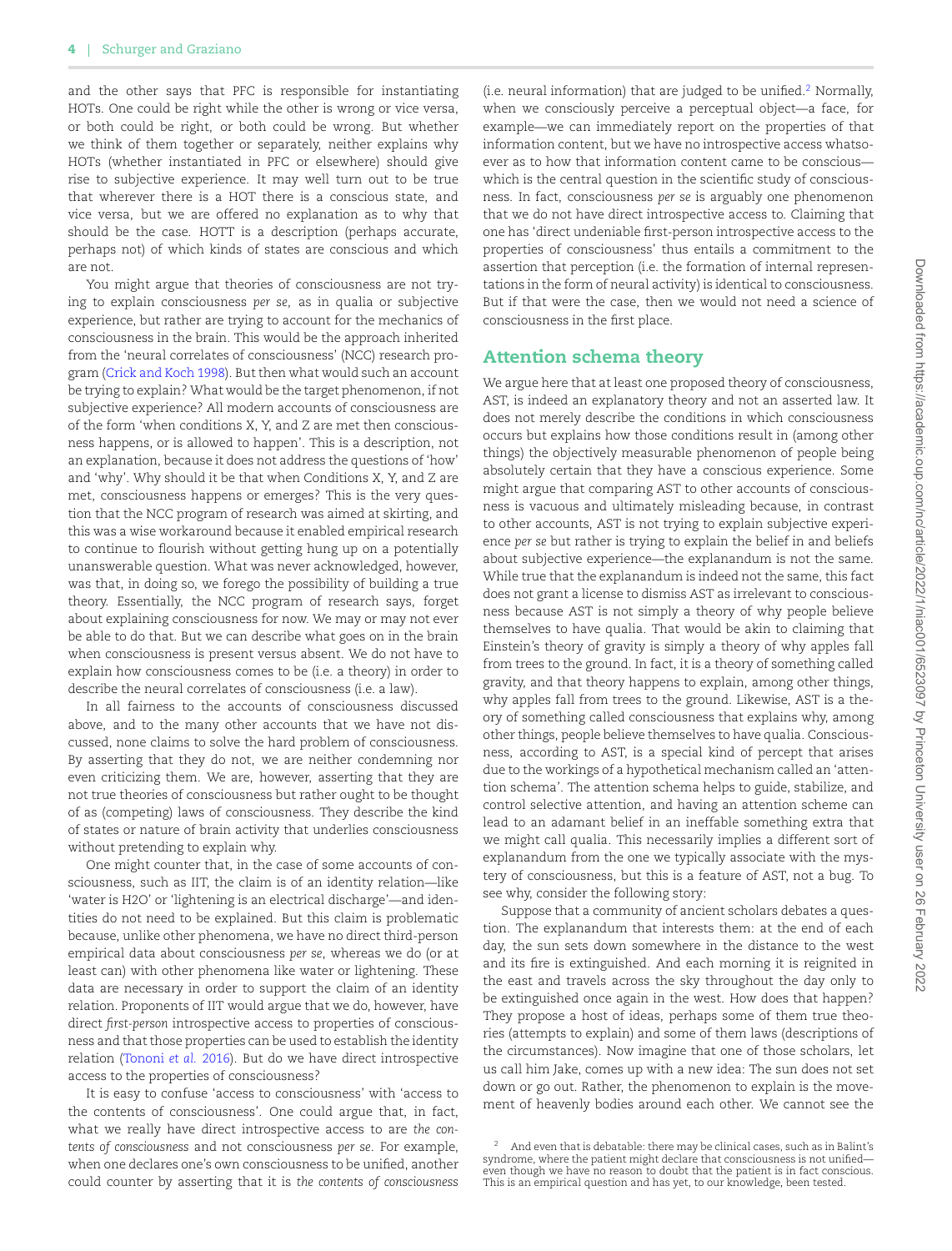sun at night because, as the earth rotates, the bulk of the earth stands between it and us. The ancient scholars could accuse Jake of cheating, 'solving' the problem simply by denying the original explanandum—cutting the Gordian knot instead of untying it. They may be right, from one philosophical point of view. But Jake is still correct. With a re-conceptualization of the problem, and a new explanandum, the problem makes more sense, and an explanatory theory becomes possible. It is absolutely fair to compare Jake's explanation to the prevailing explanation, even if they have different explananda. Scientific progress depends on making such comparisons and tossing out the conceptual framework that fails to produce a viable and veritable theory.

In addition to the argument above, we also remind the reader that we are making two different claims in our article, and only the latter of the two is subject to the criticism about explananda. Our main claim (elucidated earlier) is that most purported theories of consciousness are not in fact theories. Our argument in support of that claim is agnostic as to what the target phenomenon (or explanandum) is. Whatever the explanatory target happens to be—an extra something, or the belief in an extra something either way, a theory must do more than just describe the physical facts that reliably accompany the target phenomenon. We argue that most current accounts of consciousness are not in fact theories *of that which they claim to be theories of*.

Our second claim (argued below) is about what AST in particular is trying to explain and how AST is in fact an explanatory theory. AST explains why people are convinced that they have this extra something. AST does not explain how this extra something comes about. One could assert that, according to AST, consciousness simply does not exist. We only believe it does, and it is an illusion. This characterization may be true, but it misses much of the meaning of AST. The whole point of AST is to link the belief that we have consciousness with an actual thing that we actually have: selective attention. Consciousness is not an empty illusion. It is a distortion or caricature of something real: selective attention. AST explains how people can control their attention as well as they do (because they have an internal model of it), and AST explains how people can predict the behavior of others so well (because we construct models of their attention, and what they attend to tends to drive their behavior), and AST also explains why people believe, insist, think, and claim to have something—subjective experience—that defies any kind of reductionist or mechanistic explanation. Yes, AST explains why we believe we have consciousness, but to insist only on that facet of AST misses the bigger picture. It is a bit like trying to explain how an automobile engine works to someone who is primarily interested in the phenomenon of the sound coming from the engine. Yes, AST can explain that sound, but that is barely scratching the surface of what AST can explain as an engineering theory of how to build and understand the engine.

AST is a specific version of what might be called the self-model approach to consciousness. To understand how the self-model approach works, first, consider a small, but crucial, piece of logic. Everything that you think is true about yourself—everything, no matter how certain you are of it—must stem from information<sup>[3](#page-4-0)</sup> in the brain, or you would not be able to think the thought or articulate the claim. What we believe to be true depends on bundles of information, effectively models. The brain is a model builder. The visual system builds visual models, rich sets of information that represent the shape and color and movement of objects. The body

<span id="page-4-0"></span><sup>3</sup> When we refer to information, we mean the resolution of uncertainty or an arrangement of matter and/or energy that can resolve uncertainty.

schema is a set of information about kinematic, dynamic, and structural aspects of the body. Our intellectual beliefs about the world and political, religious, and scientific beliefs are models at a more cognitive level. But, as the statistician George Box is supposed to have said, 'All models are wrong; some are useful'. The brain's models are always approximate rather than literally accurate. If the brain built fully accurate, detailed models of everything relevant to survival, it would run out of processing power posthaste.

Now, we can approach the question: why are people so convinced that they have an ineffable, subjective feel that accompanies their thinking and their perception? Why are people so convinced that they have consciousness? Chalmers has called this question the 'meta-problem' of consciousness([Chalmers 2018\)](#page-7-28). Logically, the answer is that the human brain constructs an information set, a part of a self-model, on the basis of which people derive the belief and certainty that they have a conscious experience. Moreover, if this self-model is like every other model studied in neuroscience or psychology, then it is likely to be an inexact representation—a simplification and distortion of some actual, physically measurable property of the self.

Thus far, the self-model view may seem odd. After all, we do not *believe* we have consciousness. We simply have it. We are used to the intuitively compelling argument that 'I know I have a conscious feeling inside me, because I'm experiencing it right now. I can feel it'. But this argument is a tautology. It is equivalent to saying, 'I know it's true because it's true. I know I have a feeling, because I *feel* the feeling'. When the architects of IIT assert that the presence of consciousness is axiomatically true or, as Tononi puts it, the one thing that we know for certain, they are engaging in tautology. Instead, what we know with some reasonable scientific certainty is that the brain has constructed a set of information on the basis of which a belief is derived. Cognition has gained access to an information set; the information set is part of a self-model; based on that information, cognition arrives at the belief and the certainty that a conscious feeling is present. We think we have something nonphysical and intangible inside us, a hard problem, because, whatever it is that we actually have, whatever physical process is the subject of that self-model, the model depicts it in an incomplete manner.

This self-model perspective has deep roots in a philosophical view called illusionism([Dennett 1988](#page-7-29), [1991;](#page-7-30) [Frankish 2016](#page-7-8)). The term illusionism is, however, arguably not the best label. Perhaps, rather than suggesting that consciousness is an illusion, it would be more apt to say that it is a perceptual caricature. Unlike the term illusion, the term caricature implies the presence of something real that is being caricatured. In this self-model perspective, something physically real and objectively measurable exists inside us; the brain constructs a simplified, distorted model of that physical mechanism; and on the basis of that model, we believe we have an essentially magical, conscious experience. The scientific question of consciousness then becomes: what is the real mechanism that gives rise to the self-model on which our belief in a hard problem of consciousness depends? AST is a specific theory that addresses that question.

AST relates consciousness to attention [\(Graziano and Kastner](#page-7-3) [2011](#page-7-3); [Graziano 2013](#page-7-31); [Webb and Graziano 2015](#page-7-32)). It proposes that selective attention is a real, physical process in the brain; the brain constructs a simplified, descriptive model of attention, termed the attention schema (in parallel to the body schema); and on the basis of the information in the attention schema, higher cognition arrives at the belief and certainty that a subjective conscious experience is present. One can arrive at the theory from several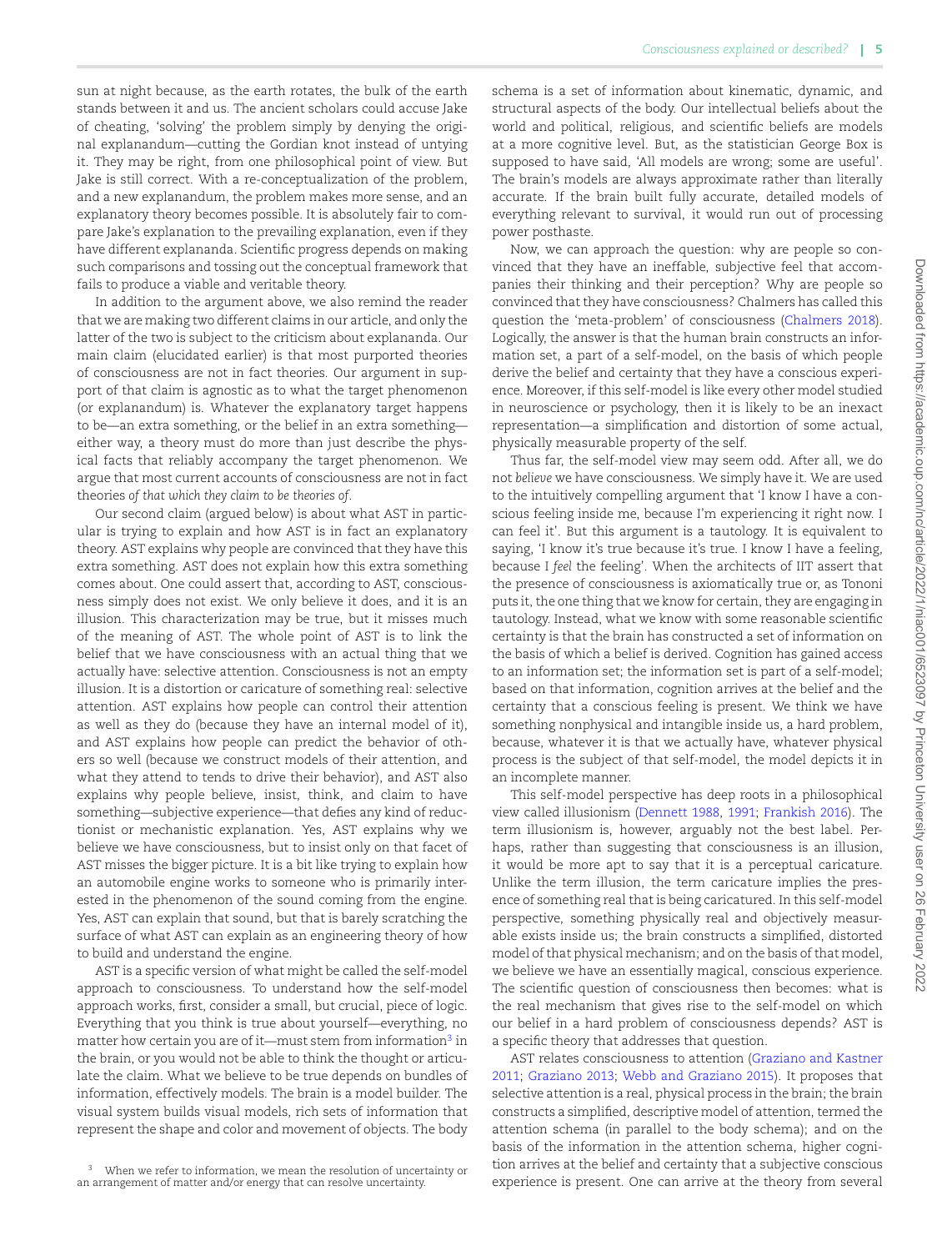directions, but one especially obvious path starts with the close relationship between consciousness and attention.

Attention is a mechanism by which some items are given a signal boost in the brain and are thereby processed in greater depth and gain a greater influence over output systems([Desimone and](#page-7-33) [Duncan 1995](#page-7-33); [Corbetta and Shulman 2002;](#page-7-34) [Beck and Kastner 2009;](#page-7-35) [Moore and Zirnsak 2017\)](#page-7-36). The brain contains control mechanisms that allow it to strategically shift attention not only among sensory events but also to shift focus among memories and thoughts. Attention, or a controlled and selective signal enhancement, is an entirely mechanistic, physical process that can be measured objectively by a variety of means, some involving direct measurement of neuronal events in the brain and some involving the measurement of behavioral accuracy and latency.

Consciousness is similar in many ways to attention. When we are conscious of something, we feel that we are processing it, we grasp it with the mind, and we are able to respond to it. Moreover, attention and consciousness almost always move together. What your brain is attending to, you are almost always subjectively aware of. Nothing shows this close relationship better than the famous gorilla experiment of Simons and Chabris [\(Simons and](#page-7-37) [Chabris 1999](#page-7-37)). People who watched a video of a basketball game, focusing their attention on the basketball, were totally unaware of the man in a gorilla suit dancing right across the center of the scene. By keeping attention on Object A and away from B, people attached their subjective consciousness to A and were unaware of B.

Yet, consciousness and attention can be separated. In laboratory circumstances, it is possible for a person's attention to be exogenously drawn to a visual stimulus, while at the same time, the person reports no subjective consciousness of the stimulus [\(Woodman and Luck 2003](#page-8-1); [Tsushima](#page-7-38) *et al.* 2006; [Kentridge](#page-7-39) *et al.* [2008\)](#page-7-39). When attention and consciousness become decoupled, although attention can remain, one aspect of attention is drastically impaired. The control of attention disappears [\(Webb](#page-7-40) *et al.* [2016;](#page-7-40) [Wilterson](#page-8-2) *et al.* 2020). People lose the ability to endogenously suppress attention, sustain attention, or strategically shift attention with respect to the stimulus of which they are unconscious. Thus, although attention can exist without consciousness, it is not quite right to say that attention is independent of consciousness. The two have a complex and intertwined relationship.

AST proposes that this complex relationship between consciousness and attention reflects a simple, underlying mechanism. To help control its own attention, the brain constructs a simplified model of attention. The information in that model, when accessed by higher cognition, leads to the belief that we have subjective consciousness. For example, when you look at an apple, your knowledge about the apple—its color and shape comes from a sensory model constructed in the visual system. But your belief that there is something else—a subjective experience, a feeling that comes with processing the apple—stems from an attention schema, an imprecise but useful model of the process of attending (to the apple, in this case).

#### **Computational models and computer simulations**

Some accounts of consciousness, like GNWT, have been implemented in the form of a computational model/computer simulation([Dehaene](#page-7-41) *et al.* 1998, [2003](#page-7-42)). But such computational models beg the question of what, precisely, the model should produce as output in order to be considered a model of consciousness rather than a model of, say, attention, or neural information processing (NIP), or of a specific phenomenon like the attentional blink. Computer simulations of the GNWT do a good job of explaining the attentional blink and its attendant bottleneck in NIP. But what outputs of these simulations should we consider to account specifically for consciousness, rather than accounting for NIP, attention, or the attentional blink? The attentional blink is a phenomenon that happens to have an effect on conscious perception of sensory stimuli, but it is not identical with consciousness. So, a theory that explains the attentional blink is not necessarily a theory of consciousness. GNWT stands quite well on its own as a theory of NIP without having to explain how or why qualia are associated with information that reaches the global neuronal workspace.

AST can also be implemented in the form of a computational model [\(Wilterson and Graziano 2021](#page-8-3)). The goal is not to explain qualia *per se* but rather to explain the emergence of utterances about qualia or of having perceived a particular stimulus. Note, however, that a theory does not have to be computational in nature in order to explain its target phenomenon. Darwin's theory of evolution by natural selection can be turned into a computational simulation, but it still has just as much explanatory power even without being implemented as a simulation. Indeed, it existed as a theory since long before it was even possible to simulate evolution (with e.g. genetic algorithms). Likewise, AST counts as an explanatory theory even without having been implemented in a computer simulation.

Perhaps closer in spirit to AST, recent higher-order computational models of awareness, including the 'higher-order state space' model([Fleming 2020\)](#page-7-43), and the 'predictive global neuronal workspace' model([Whyte and Smith 2021\)](#page-7-44) offer the ability to simulate higher-order states that might support a predictive selfmodel. However, neither account explains how that predictive self-model leads to declarations of having consciousness (whether of state or of content). AST explains how a self-model leads to the belief that 'I am conscious', and in that way AST is fundamentally different. Although AST might be thought of as a kind of HOTT, thinking that HOTs *produce* consciousness betrays a misunderstanding of AST. It is not a theory in which having a HOT makes you conscious. Rather *it is a theory in which you have a HOT that tells you that you have consciousness*. Therefore, you think that you have it. The attention schema is a nonverbal model, so believing that you are conscious of an object does not require a verbal declaration. The question answered by AST is why we believe at a nonverbal, intuitive, automatic level that there is such a thing as conscious experience and that we are having one.

## **AST is a proper theory**

To many people, AST may not be a satisfying theory because it does not explain how the brain generates a subjective essence of consciousness. It sidesteps the hard problem. And, yet, whether you believe the theory or find it lacking, it is an explanatory theory, not an asserted law. It attempts to explain the behavior of the system by offering, among other things, an explanation of why people claim to have consciousness. The types of behaviors that the theory tries to explain are e.g. beliefs and utterances of the form 'There is more to me than just input*→*processing*→* output. I have qualia'. Why do we believe we have subjective awareness? That belief stems from a deeper model, a model of attention. Why do we have a model of attention? Because the human brain has the ability to control its focus of attention, and like all control systems, this one benefits from having a model depicting the thing it controls. Why do people believe subjective awareness is a nonphysical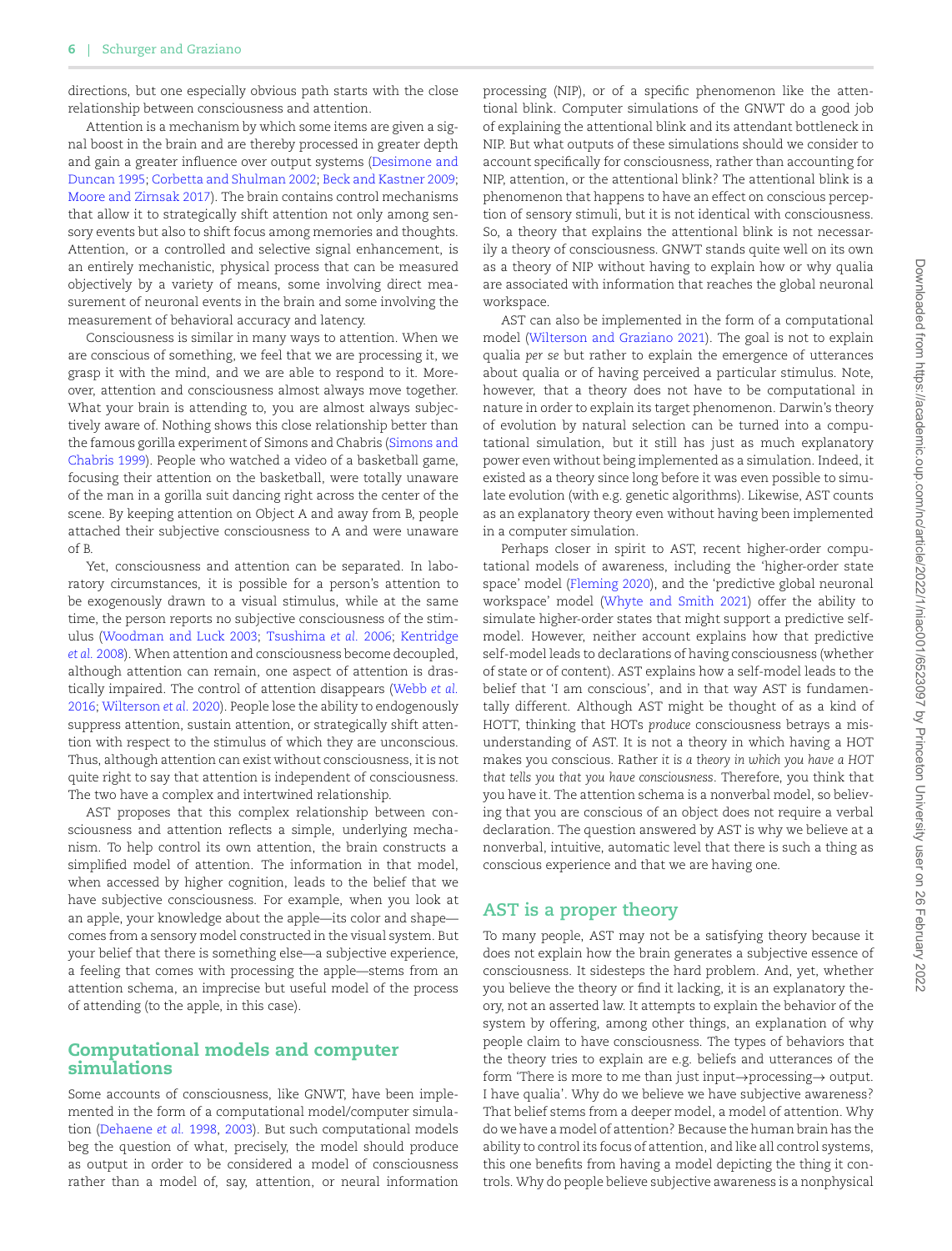essence, a hard problem? Because we are misled by that model of attention. Being an imperfect model, lacking details, its depiction of attention is of a mysterious, nonphysical essence that can seize hold of items and vividly know them.

The theory may have many gaps. For example, what networks in the brain compute this information? What exactly is the informational content of the attention schema? Can it ever be partial, or is it all or nothing? How does an attention schema relate to components of other theories, such as GNWT or HOTT? Some of these questions are being addressed experimentally and may take many years to resolve. Perhaps, in the end, the data will show the theory to be wrong. But for all the specific scientific gaps, AST does not contain the one, the big explanatory gap. There is no leap of faith. AST is not a proposed law that asserts: when Conditions X, Y, and Z occur, then consciousness emerges. It is a theory that explains how the strong belief in consciousness occurs and also explains the complex, experimentally observed relationship between consciousness and attention.

# **General discussion**

Here, we have argued that most supposed theories of consciousness are not really theories at all but rather are competing laws of consciousness. This is because they do not explain *why* the XYZ of the theory (which is different for different theories) necessarily implies subjective experience. Instead, these accounts merely describe the conditions that are supposed to bring about consciousness. In doing so, these accounts can make testable predictions, but that does not elevate them to the level of being a theory because a law can also make testable predictions. These accounts may also explain various related phenomena (like the attentional blink, for example) that have an effect or impact on subjective experience; but explaining these related phenomena is also not the same as explaining subjective experience or qualia. Indeed, we assert that any 'theory' that is confronted with, but does not bridge, the explanatory gap is not a true theory of consciousness, once we agree that the explanandum is subjective experience. Otherwise, that account would be analogous to asserting that heating milk reduces the risk of disease. It may be true, and it might be useful knowledge, but it is not an explanation. Heating milk reduces the risk of disease because the microorganisms in milk that are responsible for disease cannot tolerate the heat. This account answers the questions 'how' and 'why'.

We also argued that at least one candidate theory of consciousness, AST, does offer a genuine explanation. One might argue that AST, like all other accounts, also fails to bridge the explanatory gap, just in a different way. One could argue that the explanandum in AST is not the right one—it is not the ineffable something extra that is not accounted for in a simple input*→*processing*→*output model. But, in fact, AST *is* concerned with the explanatory gap, even though it may seem to sidestep it. AST explains why people are prone to think there is an explanatory gap. Like Galileo's heliocentric theory, it not only explains how things really are but also explains why we might be inclined to believe otherwise. So it does not really turn its back on the hard problem. Instead, it takes the human intuition that a hard problem exists and puts that intuition at the heart of a useful cognitive mechanism. It is saying, no, a magic consciousness essence does not exist. But the belief in that magic essence is actually really important because it acts as a rough and ready model of something else that really does exist: selective attention.

To reiterate, one might argue that AST is not even on the same playing field as other accounts because AST is trying to explain the belief in qualia, whereas other accounts are aimed at qualia *per se*. Since these are fundamentally different things (and potentially independent), there is no point in comparing AST to other accounts of consciousness. But this perspective completely misses the point. AST is trying to wrestle the definition of consciousness away from being a 'something else' that, it seems, we cannot possibly explain in reductionist or mechanistic terms. AST wants to redefine what consciousness is. It is not trying to deny the existence of consciousness or explain consciousness away but is just trying to reframe the question and define consciousness in a different way.

As we mentioned in the introduction, our argument exposes a neglected front in the debate about the neural basis of consciousness: What is it that we are trying to explain? What is it that we should be trying to explain? What is the minimal set of facts that we need to account for in order for our explanation to be complete? Consider the example of studying ghosts. A lot of people believe in them, and pretty adamantly. In fact, there are probably far more people in the world who believe in ghosts and souls than there are people who believe in qualia (given that most people in the world do not even know what the word 'qualia' means). Maybe there is something to it, who knows. How might we approach a question like this, scientifically? We could throw everything we have—technology, equipment, theory, math, physics, … everything—at trying to understand how ghosts come about. Or, we could focus our efforts on studying why people believe in the existence of ghosts. That would also be a valid avenue of research, perhaps orthogonal to the original question of whether or not ghosts exist in the first place. The question then is this: if we succeed in coming up with a clear and comprehensive account of why people believe in ghosts, are we done? Is there anything else in need of explaining, given that our best efforts to find and measure ghosts have all come up dry?

The state of affairs with consciousness research is not so different from this caricature. Great thinkers for centuries have been saying essentially the same thing: The mind (aka consciousness) is really perplexing. It sure seems like there must be something extra in there beyond just input*→*processing*→*output, yet, try as we may, there is no sign of anything extra—at least not that we can physically measure. Leibniz's Mill, alluded to in the introduction, is a classic example:

*It must be confessed, moreover, that perception, and that which depends on it, are inexplicable by mechanical causes, that is, by figures and motions. And, supposing that there were a mechanism so constructed as to think, feel and have perception, we might enter it as into a mill. And this granted, we should only find on visiting it, pieces which push one against another, but never anything by which to explain a perception.*

#### Gottfried Leibniz, *[Monadology](#page-7-10)*, 1714

Take a step back and look at it from a distance: Imagine that zombie aliens come to visit the Earth from another planet, and they learn that some of us share a very adamant belief in something as yet never before physically detected called qualia. With no institutional review board to stand in their way, they rifle around in human brains with sophisticated equipment, and, as Leibniz predicted, they find nothing but neurons and glia and the like. And at the same time, they conclude that input*→*processing*→*output is enough to account for, well, pretty much everything else, *including the belief in qualia itself*. What might those visitors from another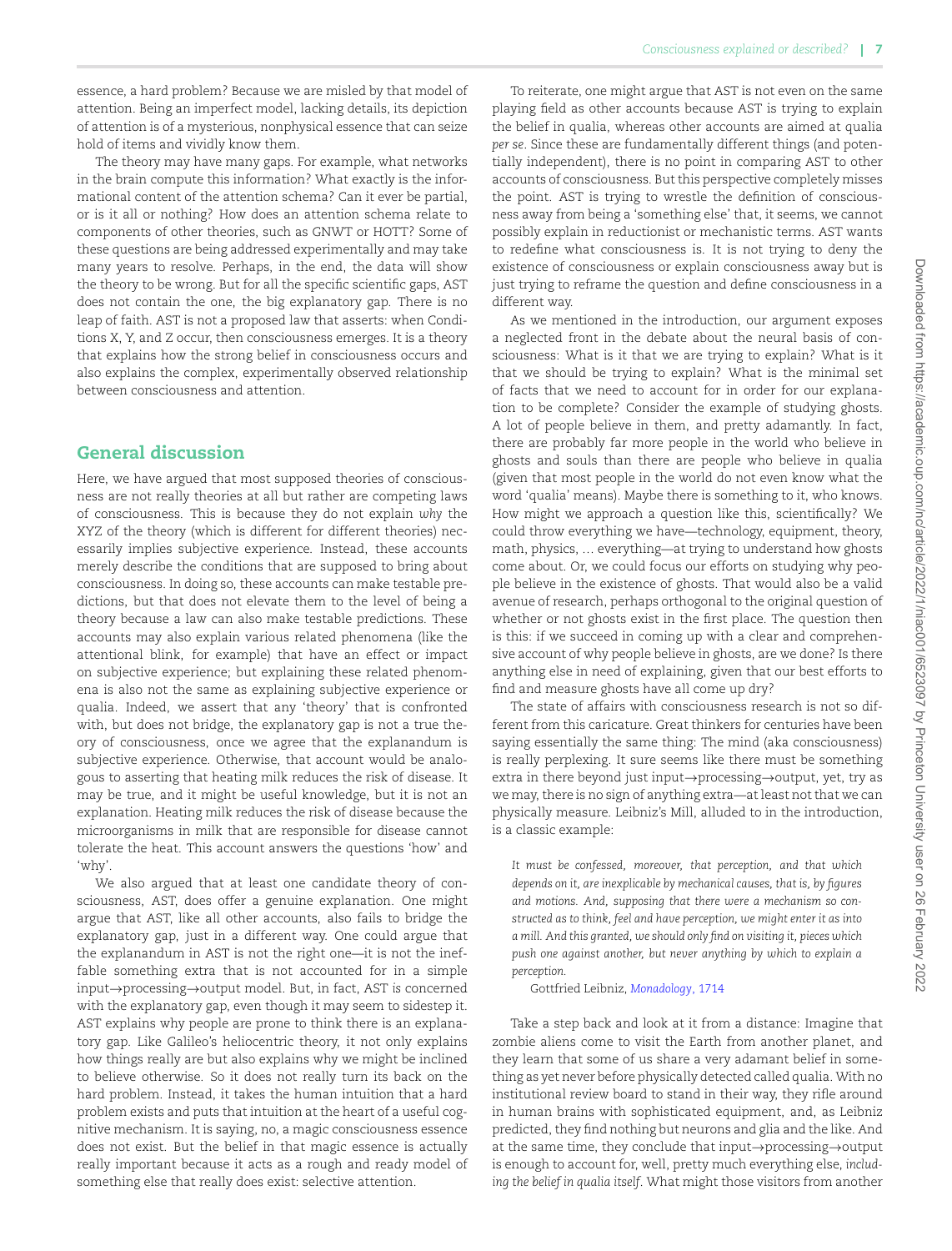world rightfully conclude about this extra something that we call 'qualia'? AST explains that conviction as a necessary by-product of a useful mechanism: an internal model of selective attention. With a viable explanation like this in hand, and Occam's razor as a guiding principle, what should we conclude? As long as consciousness is defined as something intrinsically inaccessible from the outside, then accounts that try to explain it can never be true scientific theories.

## **Conflict of interest statement**

None declared.

### **References**

- <span id="page-7-18"></span>Aaronson S. 2014 *Why I Am Not An Integrated Information Theorist (or, The Unconscious Expander)*. [https://www.scotta](https://www.scottaaronson.com/blog/?p=1799) [aronson.com/blog/?p](https://www.scottaaronson.com/blog/?p=1799)=1799 (3 January 2022, date last accessed).
- <span id="page-7-17"></span>Balduzzi D, Tononi G. Integrated information in discrete dynamical systems: motivation and theoretical framework. *PLoS Comput Biol* 2008;**4**:e1000091.
- <span id="page-7-35"></span>Beck DM, Kastner S. Top-down and bottom-up mechanisms in biasing competition in the human brain. *Vision Res* 2009;**49**: 1154–65.
- <span id="page-7-0"></span>Boyd NM, Bogen J. Theory and observation in science. In: Zalta EN (ed.), *Stanford Encyclopedia of Philosophy*. Summer 2021 edn. Stanford, CA: Metaphysics Research Lab, Stanford University, 2021.
- <span id="page-7-22"></span>Casali AG, Gosseries O, Rosanova M *et al.* A theoretically based index of consciousness independent of sensory processing and behavior. *Sci Transl Med* 2013;**5**:198ra105.
- <span id="page-7-28"></span>Chalmers D. The meta-problem of consciousness. *J Conscious Stud* 2018;**25**:6–61.
- <span id="page-7-4"></span>Chalmers DJ. *The Conscious Mind: In Search of a Fundamental Theory*. London: Oxford University Press, 1996.
- <span id="page-7-34"></span>Corbetta M, Shulman GL. Control of goal-directed and stimulusdriven attention in the brain. *Nat Rev Neurosci* 2002;**3**: 201–15.
- <span id="page-7-15"></span>Cowey A. The 30th Sir Frederick Bartlett Lecture. Fact, artefact, and myth about blindsight. *Q J Exp Psychol* 2004;**57A**:577–609.
- <span id="page-7-27"></span>Crick F, Koch C. Consciousness and neuroscience. *Cereb Cortex* 1998;**8**:97–107.
- <span id="page-7-41"></span>Dehaene S, Kerszberg M, Changeux JP. A neuronal model of a global workspace in effortful cognitive tasks. *Proc Natl Acad Sci USA* 1998;**95**:14529–34.
- <span id="page-7-42"></span>Dehaene S, Sergent C, Changeux JP. A neuronal network model linking subjective reports and objective physiological data during conscious perception. *Proc Natl Acad Sci U S A* 2003;**100**: 8520–5.
- <span id="page-7-29"></span>Dennett DC. Quining qualia. In: Marcel AJ, Bisiach E (eds.), *Consciousness in Modern Science*. Oxford: Oxford University Press, 1988.
- <span id="page-7-30"></span>Dennett DC. *Consciousness Explained*. Boston: Little, Brown, and Co, 1991.
- <span id="page-7-33"></span>Desimone R. Duncan J. Neural mechanisms of selective visual attention. *Annu Rev Neurosci* 1995;**18**:193–222.
- <span id="page-7-9"></span>Doerig A, Schurger A, Herzog MH. Hard criteria for empirical theories of consciousness. *Cogn Neurosci* 2020;**12**:41–62.
- <span id="page-7-43"></span>Fleming SM. Awareness as inference in a higher-order state space. *Neurosci Conscious* 2020;**2020**:niz020.
- <span id="page-7-26"></span>Fleming SM, Weil RS, Nagy Z *et al.* Relating introspective accuracy to individual differences in brain structure. *Science* 2010;**329**: 1541–3.
- <span id="page-7-8"></span>Frankish K. Illusionism as a theory of consciousness. *J Conscious Stud* 2016;**23**:11–39.
- <span id="page-7-2"></span>Goff P. *Galileo's Error: Foundations for a New Science of Consciousness*. New York: Pantheon Books, 2019.
- <span id="page-7-31"></span>Graziano MSA. *Consciousness and the Social Brain*. Oxford, UK: Oxford University Press, 2013.
- <span id="page-7-3"></span>Graziano MSA, Kastner S. Human consciousness and its relationship to social neuroscience: a novel hypothesis. *Cogn Neurosci* 2011;**2**:98–113.
- <span id="page-7-19"></span>Horgan J. *Can Integrated Information Theory Explain Consciousness?* Scientific American, 2015. [https://blogs.scientificamerican.com/](https://blogs.scientificamerican.com/cross-check/can-integrated-information-theory-explain-consciousness/) [cross-check/can-integrated-information-theory-explain-consci](https://blogs.scientificamerican.com/cross-check/can-integrated-information-theory-explain-consciousness/) [ousness/](https://blogs.scientificamerican.com/cross-check/can-integrated-information-theory-explain-consciousness/) (3 January 2022, date last accessed).
- <span id="page-7-39"></span>Kentridge RW, Nijboer TCW, Heywood CA. Attended but unseen: visual attention is not sufficient for visual awareness. *Neuropsychologia* 2008;**46**:864–9.
- <span id="page-7-7"></span>Koch C. What is conscousness? *Nature* 2018;**557**:S8–12.
- <span id="page-7-25"></span>Lau H, Rosenthal D. Empirical support for higher-order theories of conscious awareness. *Trends Cogn Sci* 2011;**15**:365–73.
- <span id="page-7-10"></span>Leibnitz GW, Rescher N. *GW Leibniz's Monadology: An Edition for Students*. Pittsburgh, PA: University of Pittsburgh Press, 1714/1991.
- <span id="page-7-1"></span>Levine J. Materialism and qualia: the explanatory gap. *Pacific Phil Quart* 1983;**64**:354–61.
- <span id="page-7-11"></span>Mashour GA, Roelfsema P, Changeux J-P *et al.* Conscious processing and the global neuronal workspace hypothesis. *Neuron* 2020;**105**:776–98.
- <span id="page-7-21"></span>Massimini M, Boly M, Casali A *et al.* A perturbational approach for evaluating the brain's capacity for consciousness. *Prog Brain Res* 2009;**177**:201–14.
- <span id="page-7-13"></span>Merikle PM, Smilek D, Eastwood JD. Perception without awareness: perspectives from cognitive psychology. *Cognition* 2001;**79**:115–34.
- <span id="page-7-36"></span>Moore T, Zirnsak M. Neural mechanisms of selective visual attention. *Ann Rev Psychol* 2017;**68**:47–72.
- <span id="page-7-23"></span>Rosanova M, Gosseries O, Casarotto S *et al.* Recovery of cortical effective connectivity and recovery of consciousness in vegetative patients. *Brain* 2012;**135**:1308–20.
- <span id="page-7-24"></span>Rosenthal D. *Consciousness and Mind*. UK: Oxford University Press, 2005.
- <span id="page-7-16"></span>Schurger A, Cowey A, Tallon-Baudry C. Induced gamma-band oscillations correlate with awareness in hemianopic patient GY. *Neuropsychologia* 2006;**44**:1796–803.
- <span id="page-7-5"></span>Searle JR. *The Mystery of Consciousness*. New York: New York Review of Books, 1997.
- <span id="page-7-12"></span>Sergent C, Baillet S, Dehaene S. Timing of the brain events underlying access to consciousness during the attentional blink. *Nat Neuro* 2005;**8**:1391–400.
- <span id="page-7-37"></span>Simons DJ, Chabris CF. Gorillas in our midst: sustained inattentional blindness for dynamic events. *Perception* 1999;**28**:1059–74.
- <span id="page-7-14"></span>Stoerig P, Cowey A. Blindsight in man and monkey. *Brain* 1997;**120**:535–59.
- <span id="page-7-6"></span>Tononi G, Boly M, Massimini M *et al.* Integrated information theory: from consciousness to its physical substrate. *Nat Rev Neurosci* 2016;**17**:450–61.
- <span id="page-7-20"></span>Tononi G, Edelman GM. Consciousness and complexity. *Science* 1998;**282**:1846–51.
- <span id="page-7-38"></span>Tsushima Y, Sasaki Y, Watanabe T. Greater disruption due to failure of inhibitory control on an ambiguous distractor. *Science* 2006;**314**:1786–8.
- <span id="page-7-32"></span>Webb TW, Graziano MSA. The attention schema theory: a mechanistic account of subjective awareness. *Front Psychol* 2015;**6**:500.
- <span id="page-7-40"></span>Webb TW, Kean HH, Graziano MSA. Effects of awareness on the control of attention. *J Cogn Neurosci* 2016;**28**:842–51.
- <span id="page-7-44"></span>Whyte CJ, Smith R. The predictive global neuronal workspace: a formal active inference model of visual consciousness. *Prog Neurobiol* 2021;**199**:101918.